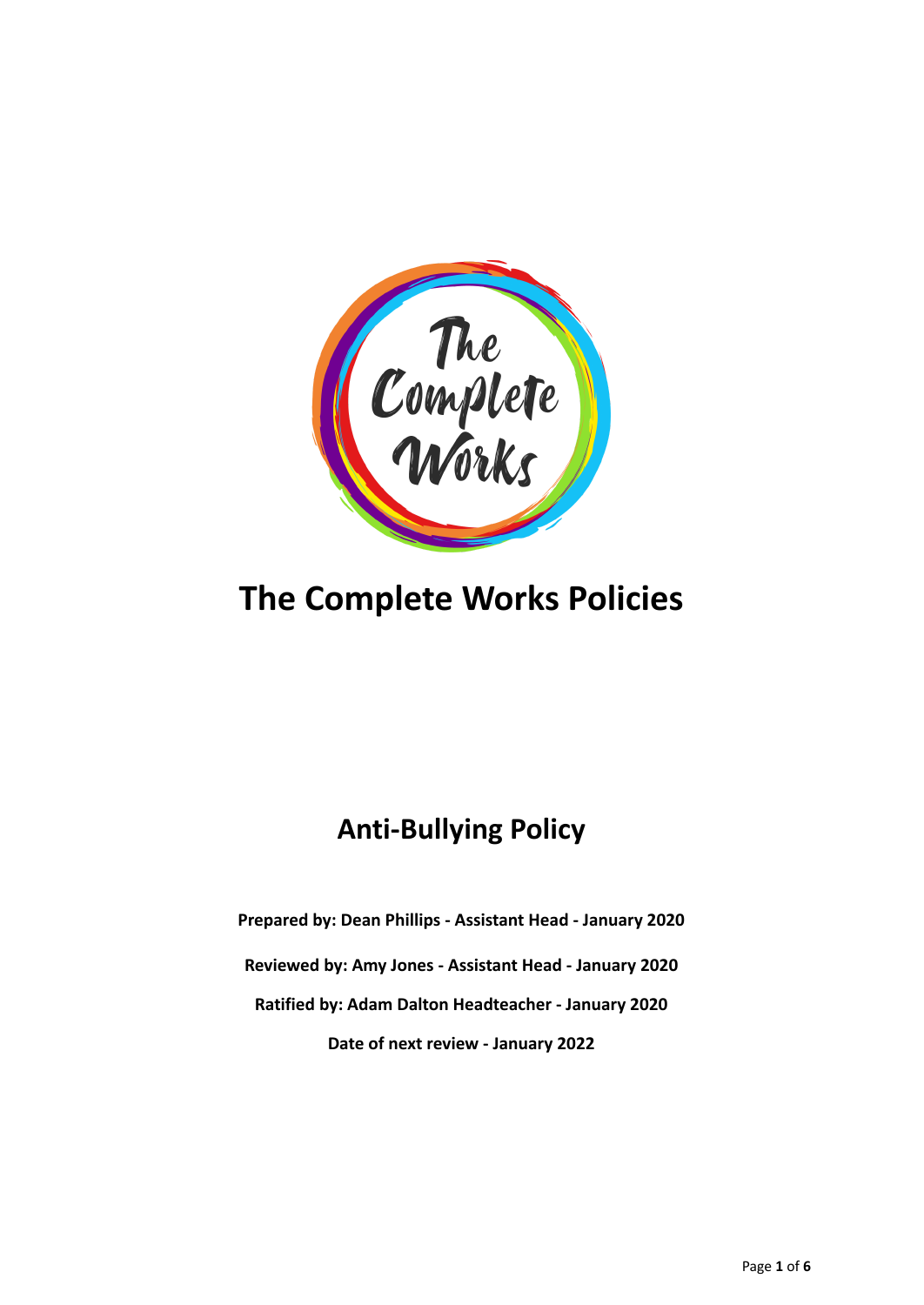

#### **Contents**

| Aims                                                 | $\overline{2}$ |
|------------------------------------------------------|----------------|
| <b>Introduction</b>                                  | 4              |
| <b>What Is Bullying Behaviour?</b>                   | 4              |
| <b>Impact Of Bullying</b>                            | 4              |
| <b>Key Messages For Students</b>                     | 5              |
| Your Rights And Responsibilities                     | 5              |
| What Can You Do If You Are Being Bullied?            | 5              |
| What Can You Do If You Know Of Anyone Being Bullied? | 5              |
| Are You Bullying Others?                             | 5              |
| Who Can You Go To For Help?                          | 6              |
| Other Organisations That Can Offer Help And Support  | 6              |
| <b>Procedures For Staff</b>                          | 6              |
| <b>Parents/Carers Concerned About Bullying</b>       | 7              |

#### <span id="page-1-0"></span>**Aims**

The following information is to clarify the Anti-Bullying policies and procedures of The Complete Works (TCW) in relation to the clients responsible for the welfare of their students. It is also given to all Teachers and is required reading which is also discussed in Training sessions. The impact of bullying and what to do is discussed at regular intervals with the children in the group provisions and is actively taught in each subject across the curriculum.

This information is to be reviewed and updated on an annual basis.

#### **This policy should be considered in conjunction with:**

- Behaviour and Conduct Policy
- Admissions, Sanctions and Exclusions Policy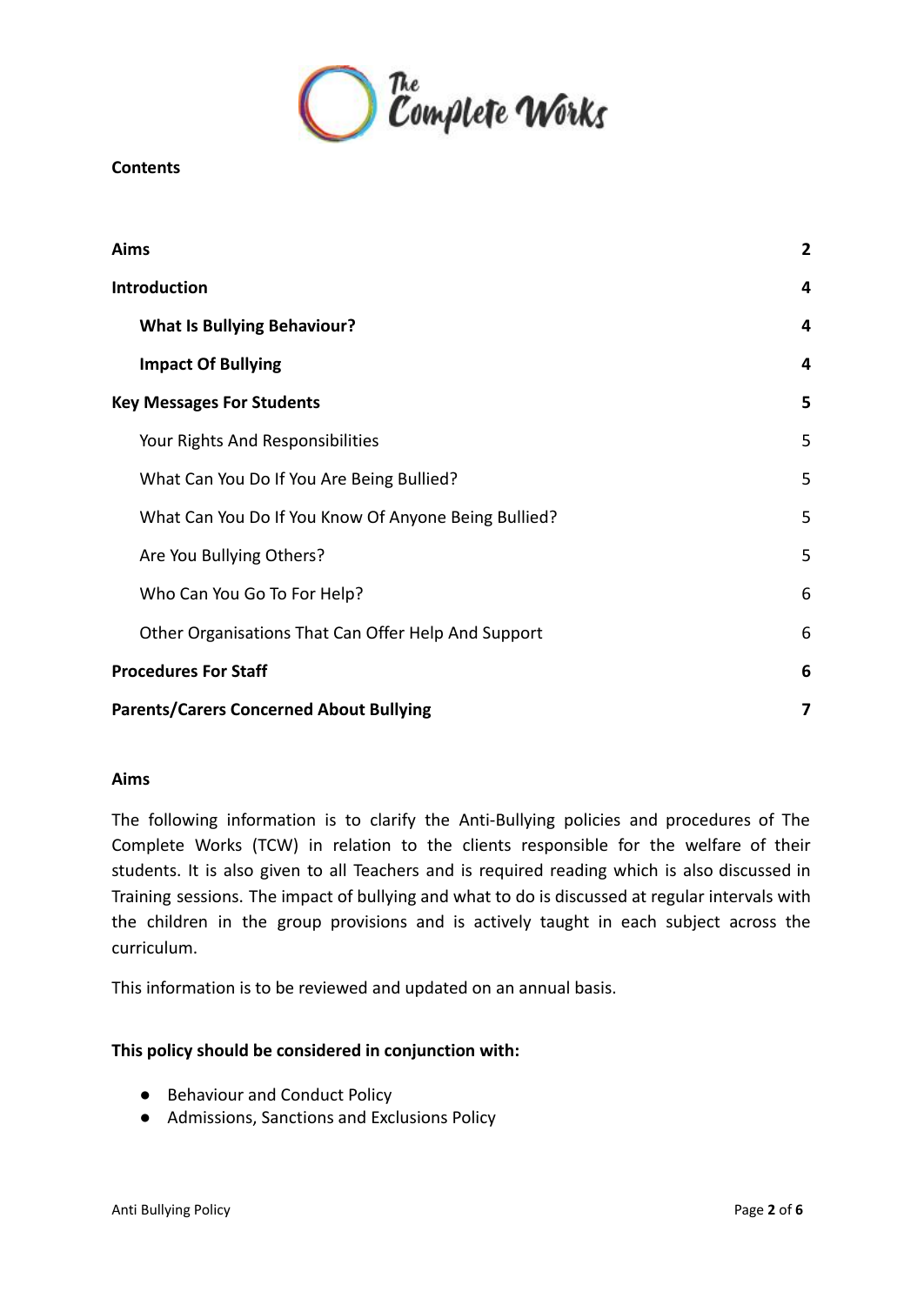

#### **Introduction**

## *WE DO NOT ACCEPT BULLYING BEHAVIOUR*

All members of TCW have a responsibility in preventing bullying.

#### <span id="page-2-0"></span>*What Is Bullying Behaviour?*

Bullying behaviour is any act deliberately inflicted upon another person - often repeated over time and can make them feel insecure, isolated, upset or lose confidence. It can involve behaviour which includes:

- Hitting, pushing, kicking
- Threats, taking money or possessions
- Making hurtful comments, name calling, teasing
- Targeting a person for having a Special Educational Need or disability or for their sexual orientation, gender, race or religion
- Spreading rumours inside or outside of school
- Leaving people out on purpose
- Damaging work or possessions
- Ganging up by a person or group in a stronger position
- Using technology such as the internet, social media or text messages to make abusive or threatening comments. Please refer to our E-Safety policy which includes details further procedures and information regarding Cyber-Bullying
- Encouraging or standing by at an incident and doing nothing to try and stop it happening
- Includes unsuitable internet communication

#### <span id="page-2-1"></span>*Impact Of Bullying*

Bullying can:

- Affect concentration and learning it impacts negatively upon motivation and confidence
- Lead to students truanting or refusing to attend school  $-$  thereby missing education because they are frightened
- Cause long term emotional, psychological and/or physical damage
- In extreme cases children commit suicide over bullying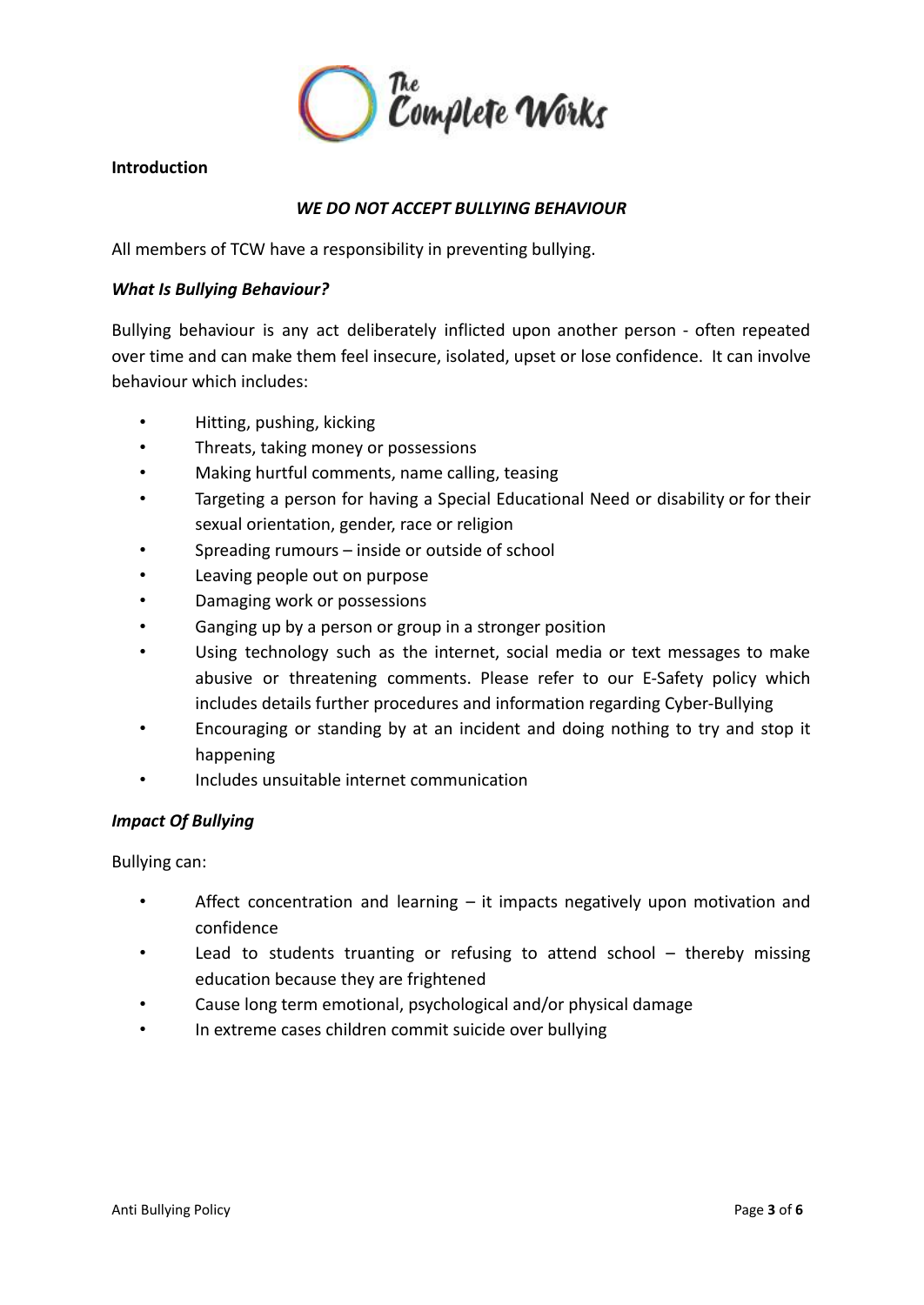

Those who bully are likely to continue to use bullying behaviours in their relationships with other children and adults and their bullying behaviour can become part of a more generally anti-social behaviour pattern.

#### <span id="page-3-0"></span>**Key Messages For Students**

#### <span id="page-3-1"></span>*Your Rights And Responsibilities*

Everyone has the right to feel secure in our school. We all share the responsibility to create a safe and comfortable working environment for everyone. Staff and students need to work together to build and maintain respectful relationships with each other.

#### <span id="page-3-2"></span>*What Can You Do If You Are Being Bullied?*

- Tell someone you feel safe talking to take a friend with you if it helps
- You have the right to ask for more help if nothing changes
- Ideas and advice about ways you can tackle bullying yourself can be discussed with any of the Teachers.

# *IF YOU NEED TO SPEAK SOMEWHERE QUIETLY, PLEASE ASK A TEACHER AT A SUITABLE TIME IF YOU CAN SEE THEM ALONE THIS WILL BE QUICKLY ARRANGED AT A MOMENT AND IN A WAY THAT YOUR SAFETY AND PRIVACY WILL BE SAFEGUARDED.*

#### <span id="page-3-3"></span>*What Can You Do If You Know Of Anyone Being Bullied?*

- You have a responsibility to help prevent bullying but not with violence
- Ask them what's going on
- Let them know what support is available
- Tell someone if you know of anyone being bullied

#### *DON'T JUST WATCH – TOGETHER WE CAN STOP BULLYING*

#### <span id="page-3-4"></span>*Are You Bullying Others?*

Most people have bullied someone at some point in their lives. If you are doing this then try to work out why:

- Do you mean to upset or hurt others?
- Do you know when you are bullying?
- Is something making you miserable?
- Talk to someone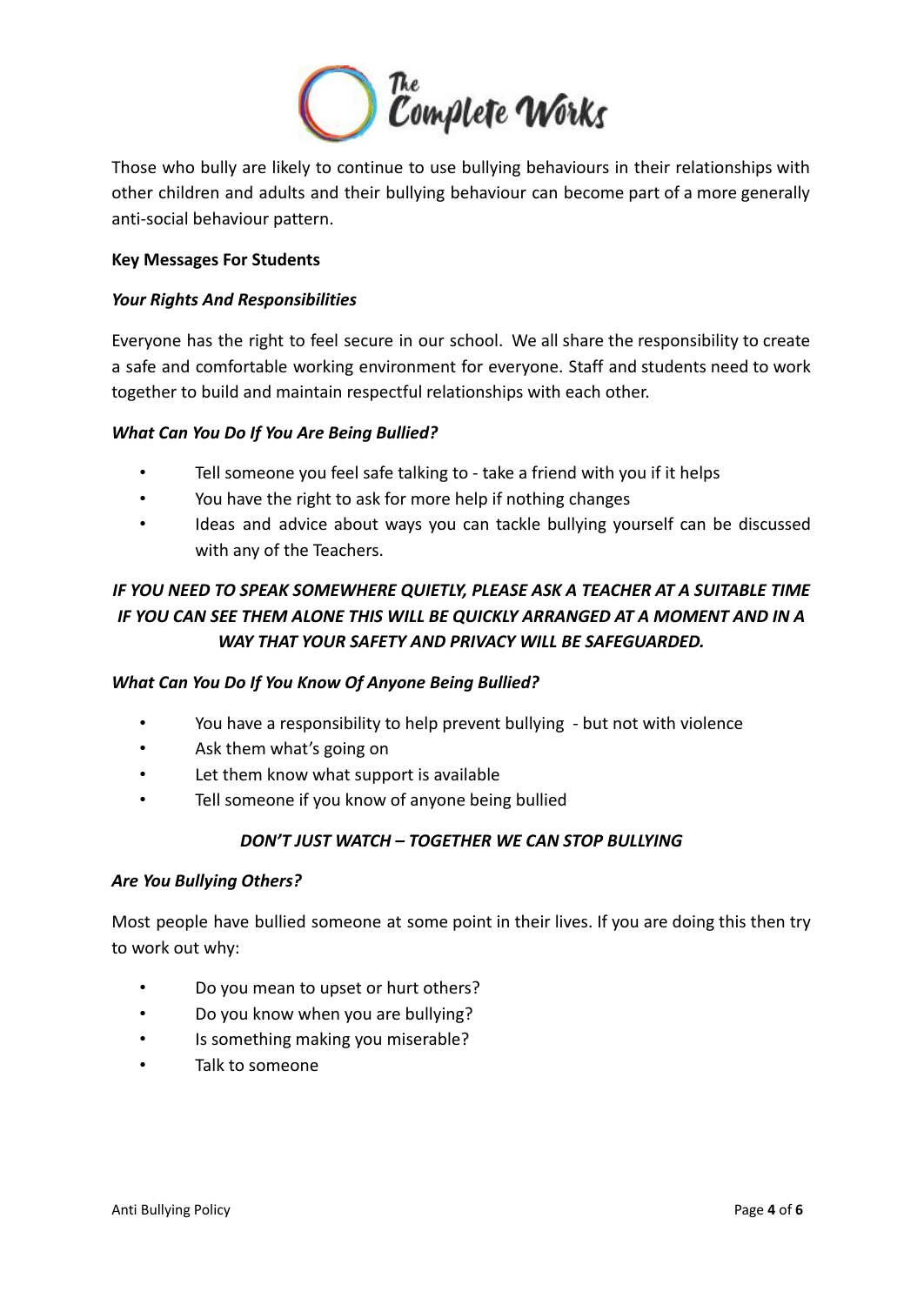

Bullying behaviour is usually a signal that the bully needs some help too. Bullies are often afraid, jealous, angry, insecure and unhappy.

### *EVERYONE CAN CHANGE THEIR BEHAVIOUR WITH THE RIGHT SUPPORT ASK FOR HELP*

#### <span id="page-4-0"></span>*Who Can You Go To For Help?*

- **Teachers**
- Parents/Carers
- Social worker or YOS
- Doctors or anyone you feel safe to.

#### <span id="page-4-1"></span>*Other Organisations That Can Offer Help And Support*

- Childline: www.childline.org.uk or telephone: 0800 1111
- Kidscape: www.kidscape.org.uk or telephone: 0207 730 3300 Mon to Fri 10am 4pm.

#### <span id="page-4-2"></span>**Procedures For Staff**

- Record all incidents on MyConcern this will be monitored by the safeguarding team
- The DSL and the Safeguarding team will ensure that incidents are appropriately recorded and that action is taken as soon as possible.
- Teachers will respond to the young person who has acted in a bullying way by:
	- i) Ensuring that they recognises their behaviour and how it affects others
	- ii) Applying appropriate sanctions
	- iii) Supporting and advising on strategies to change behaviour
- Teachers will respond to the child who is bullied, hurt or upset by:
	- i) Actively listening to all concerns
	- ii) Offering support and strategies to deal with unwanted behaviour
	- iii) Protecting the child and ensuring their safety
- Teachers will promote taking responsibility amongst those involved by, where appropriate, bringing together all those involved to resolve the situation - refer to the Senior Leadership Team for advice on different approaches
- Teachers will ensure that the parents/carers of all those involved are informed (unless this would put the child at risk) as well as involving external agencies when necessary.
- TCW Central Office will ensure monitoring is carried out at regular intervals and the policy will be updated accordingly.